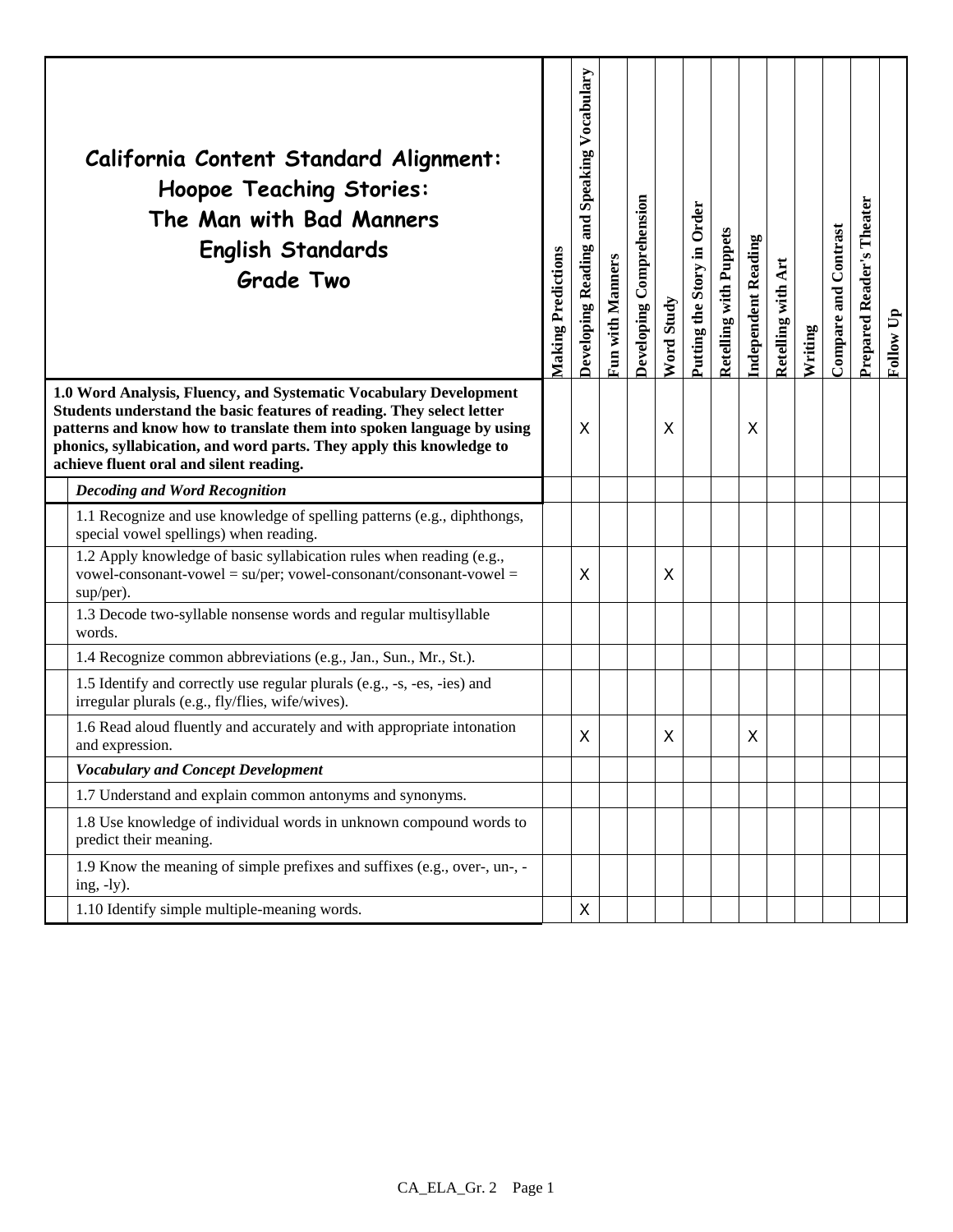|                                                                                                                                                                                                                                                                                                                                                                                                                                               | California Content Standard Alignment:<br><b>Hoopoe Teaching Stories:</b><br>The Man with Bad Manners<br><b>English Standards</b><br><b>Grade Two</b>                                                                                                                                                                                                                                                                                                                                                                                                                                                                                                                                                                                                                   | <b>Making Predictions</b> | and Speaking Vocabulary<br>Developing Reading | Fun with Manners | Developing Comprehension | Word Study | Putting the Story in Order | <b>Retelling with Puppets</b> | <b>Independent Reading</b> | Retelling with Art | Writing | <b>Compare and Contrast</b> | Theater<br><b>Prepared Reader's</b> | Follow Up |
|-----------------------------------------------------------------------------------------------------------------------------------------------------------------------------------------------------------------------------------------------------------------------------------------------------------------------------------------------------------------------------------------------------------------------------------------------|-------------------------------------------------------------------------------------------------------------------------------------------------------------------------------------------------------------------------------------------------------------------------------------------------------------------------------------------------------------------------------------------------------------------------------------------------------------------------------------------------------------------------------------------------------------------------------------------------------------------------------------------------------------------------------------------------------------------------------------------------------------------------|---------------------------|-----------------------------------------------|------------------|--------------------------|------------|----------------------------|-------------------------------|----------------------------|--------------------|---------|-----------------------------|-------------------------------------|-----------|
|                                                                                                                                                                                                                                                                                                                                                                                                                                               | 2.0 Reading Comprehension Students read and understand grade-level-<br>appropriate material. They draw upon a variety of comprehension<br>strategies as needed (e.g., generating and responding to essential<br>questions, making predictions, comparing information from several<br>sources). The selections in Recommended Literature, Kindergarten<br>Through Grade Twelve illustrate the quality and complexity of the<br>materials to be read by students. In addition to their regular school<br>reading, by grade four, students read one-half million words annually,<br>including a good representation of grade-level-appropriate narrative<br>and expository text (e.g., classic and contemporary literature,<br>magazines, newspapers, online information). | X                         |                                               |                  | X                        |            | X                          |                               |                            | X                  |         |                             |                                     |           |
|                                                                                                                                                                                                                                                                                                                                                                                                                                               | <b>Structural Features of Informational Materials</b>                                                                                                                                                                                                                                                                                                                                                                                                                                                                                                                                                                                                                                                                                                                   |                           |                                               |                  |                          |            |                            |                               |                            |                    |         |                             |                                     |           |
|                                                                                                                                                                                                                                                                                                                                                                                                                                               | 2.1 Use titles, tables of contents, and chapter headings to locate<br>information in expository text.                                                                                                                                                                                                                                                                                                                                                                                                                                                                                                                                                                                                                                                                   |                           |                                               |                  |                          |            |                            |                               |                            |                    |         |                             |                                     |           |
|                                                                                                                                                                                                                                                                                                                                                                                                                                               | <b>Comprehension and Analysis of Grade-Level-Appropriate Text</b>                                                                                                                                                                                                                                                                                                                                                                                                                                                                                                                                                                                                                                                                                                       |                           |                                               |                  |                          |            |                            |                               |                            |                    |         |                             |                                     |           |
|                                                                                                                                                                                                                                                                                                                                                                                                                                               | 2.2 State the purpose in reading (i.e., tell what information is sought).                                                                                                                                                                                                                                                                                                                                                                                                                                                                                                                                                                                                                                                                                               |                           |                                               |                  | X                        |            |                            |                               |                            | X                  |         |                             |                                     |           |
|                                                                                                                                                                                                                                                                                                                                                                                                                                               | 2.3 Use knowledge of the author's purpose(s) to comprehend<br>informational text.                                                                                                                                                                                                                                                                                                                                                                                                                                                                                                                                                                                                                                                                                       |                           |                                               |                  |                          |            |                            |                               |                            |                    |         |                             |                                     |           |
|                                                                                                                                                                                                                                                                                                                                                                                                                                               | 2.4 Ask clarifying questions about essential textual elements of<br>exposition (e.g., why, what if, how).                                                                                                                                                                                                                                                                                                                                                                                                                                                                                                                                                                                                                                                               |                           |                                               |                  | X                        |            |                            |                               |                            | X                  |         |                             |                                     |           |
|                                                                                                                                                                                                                                                                                                                                                                                                                                               | 2.5 Restate facts and details in the text to clarify and organize ideas.                                                                                                                                                                                                                                                                                                                                                                                                                                                                                                                                                                                                                                                                                                |                           |                                               |                  | X                        |            | X                          |                               |                            | X                  |         |                             |                                     |           |
|                                                                                                                                                                                                                                                                                                                                                                                                                                               | 2.6 Recognize cause-and-effect relationships in a text.                                                                                                                                                                                                                                                                                                                                                                                                                                                                                                                                                                                                                                                                                                                 |                           |                                               |                  | Χ                        |            |                            |                               |                            |                    |         |                             |                                     |           |
|                                                                                                                                                                                                                                                                                                                                                                                                                                               | 2.7 Interpret information from diagrams, charts, and graphs.                                                                                                                                                                                                                                                                                                                                                                                                                                                                                                                                                                                                                                                                                                            |                           |                                               |                  |                          |            |                            |                               |                            |                    |         |                             |                                     |           |
|                                                                                                                                                                                                                                                                                                                                                                                                                                               | 2.8 Follow two-step written instructions.                                                                                                                                                                                                                                                                                                                                                                                                                                                                                                                                                                                                                                                                                                                               |                           |                                               |                  |                          |            |                            |                               |                            |                    |         |                             |                                     |           |
| 3.0 Literary Response and Analysis Students read and respond to a wide<br>variety of significant works of children's literature. They distinguish<br>between the structural features of the text and literary terms or<br>elements (e.g., theme, plot, setting, characters). The selections in<br>Recommended Literature, Kindergarten Through Grade Twelve illustrate<br>the quality and complexity of the materials to be read by students. |                                                                                                                                                                                                                                                                                                                                                                                                                                                                                                                                                                                                                                                                                                                                                                         | X                         |                                               |                  | X                        |            | X                          |                               |                            | X                  |         |                             |                                     |           |
|                                                                                                                                                                                                                                                                                                                                                                                                                                               | <b>Narrative Analysis of Grade-Level-Appropriate Text</b>                                                                                                                                                                                                                                                                                                                                                                                                                                                                                                                                                                                                                                                                                                               |                           |                                               |                  |                          |            |                            |                               |                            |                    |         |                             |                                     |           |
|                                                                                                                                                                                                                                                                                                                                                                                                                                               | 3.1 Compare and contrast plots, settings, and characters presented by<br>different authors.                                                                                                                                                                                                                                                                                                                                                                                                                                                                                                                                                                                                                                                                             |                           |                                               |                  |                          |            |                            |                               |                            |                    |         |                             |                                     |           |
|                                                                                                                                                                                                                                                                                                                                                                                                                                               | 3.2 Generate alternative endings to plots and identify the reason or<br>reasons for, and the impact of, the alternatives.                                                                                                                                                                                                                                                                                                                                                                                                                                                                                                                                                                                                                                               |                           |                                               |                  |                          |            |                            |                               |                            |                    |         |                             |                                     |           |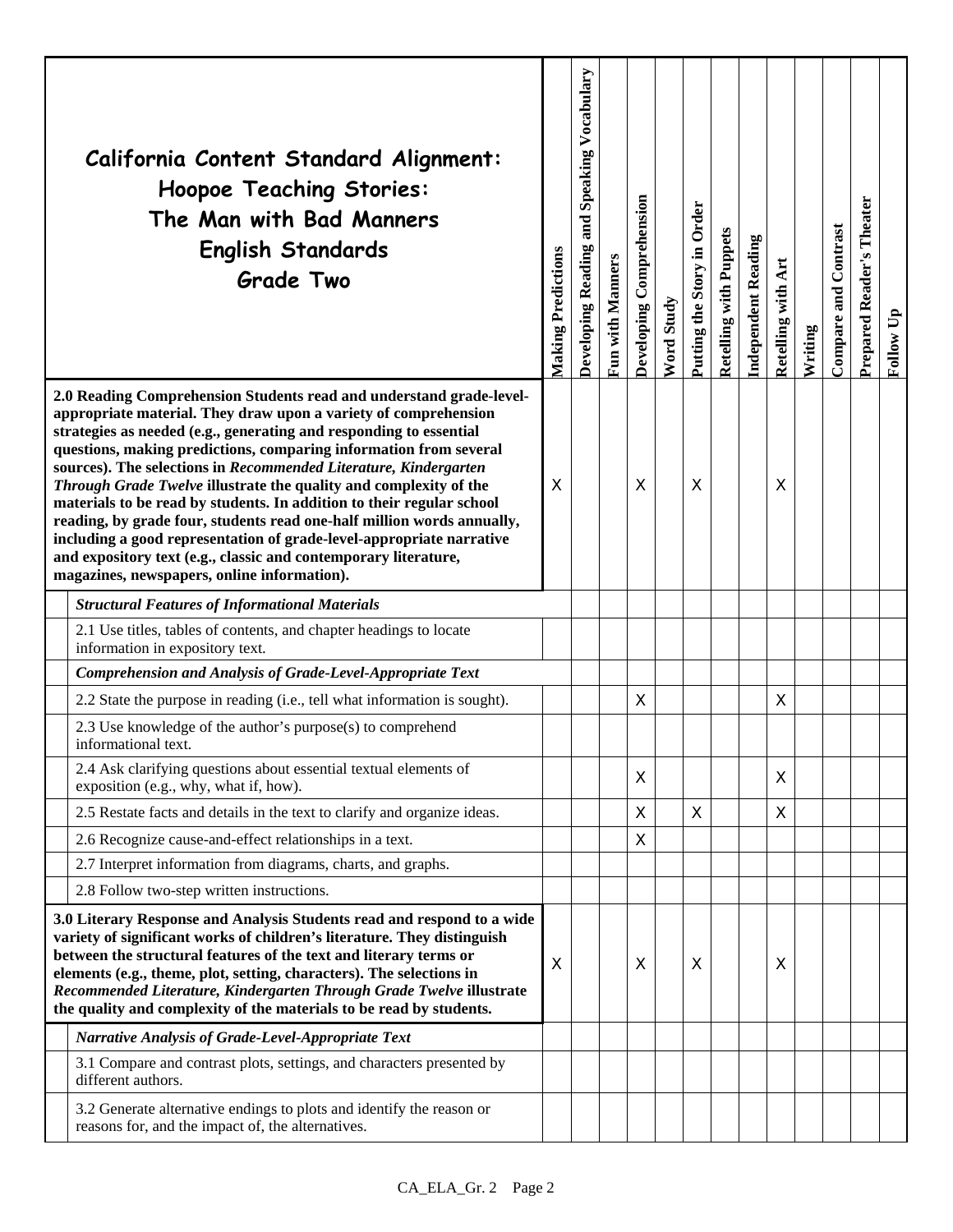|                                                                                                                                                                                                                                                                                                                                          | California Content Standard Alignment:<br><b>Hoopoe Teaching Stories:</b><br>The Man with Bad Manners<br><b>English Standards</b><br><b>Grade Two</b> | <b>Making Predictions</b> | Vocabulary<br>Speaking<br>and:<br>Developing Reading | Fun with Manners | Developing Comprehension | <b>Word Study</b> | Putting the Story in Order | Retelling with Puppets | <b>Independent Reading</b> | Retelling with Art | Writing | Compare and Contrast | Theater<br><b>Prepared Reader's</b> | Follow Up |
|------------------------------------------------------------------------------------------------------------------------------------------------------------------------------------------------------------------------------------------------------------------------------------------------------------------------------------------|-------------------------------------------------------------------------------------------------------------------------------------------------------|---------------------------|------------------------------------------------------|------------------|--------------------------|-------------------|----------------------------|------------------------|----------------------------|--------------------|---------|----------------------|-------------------------------------|-----------|
|                                                                                                                                                                                                                                                                                                                                          | 3.3 Compare and contrast different versions of the same stories that<br>reflect different cultures.                                                   |                           |                                                      |                  |                          |                   |                            |                        |                            |                    |         |                      |                                     |           |
|                                                                                                                                                                                                                                                                                                                                          | 3.4 Identify the use of rhythm, rhyme, and alliteration in poetry.                                                                                    |                           |                                                      |                  |                          | X                 |                            |                        |                            |                    |         |                      |                                     |           |
| 1.0 Writing Strategies Students write clear and coherent sentences and<br>paragraphs that develop a central idea. Their writing shows they<br>consider the audience and purpose. Students progress through the<br>stages of the writing process (e.g., prewriting, drafting, revising, editing<br>successive versions).                  |                                                                                                                                                       |                           |                                                      |                  |                          |                   |                            |                        |                            |                    | X       |                      |                                     |           |
|                                                                                                                                                                                                                                                                                                                                          | <b>Organization and Focus</b>                                                                                                                         |                           |                                                      |                  |                          |                   |                            |                        |                            |                    |         |                      |                                     |           |
|                                                                                                                                                                                                                                                                                                                                          | 1.1 Group related ideas and maintain a consistent focus.                                                                                              |                           |                                                      |                  |                          |                   |                            |                        |                            |                    | X       |                      |                                     |           |
|                                                                                                                                                                                                                                                                                                                                          | Penmanship                                                                                                                                            |                           |                                                      |                  |                          |                   |                            |                        |                            |                    |         |                      |                                     |           |
|                                                                                                                                                                                                                                                                                                                                          | 1.2 Create readable documents with legible handwriting.                                                                                               |                           |                                                      |                  |                          |                   |                            |                        |                            |                    | X       |                      |                                     |           |
|                                                                                                                                                                                                                                                                                                                                          | <b>Research</b>                                                                                                                                       |                           |                                                      |                  |                          |                   |                            |                        |                            |                    |         |                      |                                     |           |
|                                                                                                                                                                                                                                                                                                                                          | 1.3 Understand the purposes of various reference materials (e.g.,<br>dictionary, thesaurus, atlas).                                                   |                           |                                                      |                  |                          |                   |                            |                        |                            |                    |         |                      |                                     |           |
|                                                                                                                                                                                                                                                                                                                                          | <b>Evaluation and Revision</b>                                                                                                                        |                           |                                                      |                  |                          |                   |                            |                        |                            |                    |         |                      |                                     |           |
|                                                                                                                                                                                                                                                                                                                                          | 1.4 Revise original drafts to improve sequence and provide more<br>descriptive detail.                                                                |                           |                                                      |                  |                          |                   |                            |                        |                            |                    | Χ       |                      |                                     |           |
| 2.0 Writing Applications (Genres and Their Characteristics) Students<br>write compositions that describe and explain familiar objects, events,<br>and experiences. Student writing demonstrates a command of standard<br>American English and the drafting, research, and organizational<br>strategies outlined in Writing Standard 1.0. |                                                                                                                                                       |                           |                                                      |                  |                          |                   |                            |                        |                            |                    | X       |                      |                                     |           |
|                                                                                                                                                                                                                                                                                                                                          | Using the writing strategies of grade two outlined in Writing Standard 1.0,<br>students:                                                              |                           |                                                      |                  |                          |                   |                            |                        |                            |                    |         |                      |                                     |           |
|                                                                                                                                                                                                                                                                                                                                          | 2.1 Write brief narratives based on their experiences:                                                                                                |                           |                                                      |                  |                          |                   |                            |                        |                            |                    | X       |                      |                                     |           |
|                                                                                                                                                                                                                                                                                                                                          | a. Move through a logical sequence of events.                                                                                                         |                           |                                                      |                  |                          |                   |                            |                        |                            |                    | X       |                      |                                     |           |
|                                                                                                                                                                                                                                                                                                                                          | b. Describe the setting, characters, objects, and events in detail.                                                                                   |                           |                                                      |                  |                          |                   |                            |                        |                            |                    | Χ       |                      |                                     |           |
|                                                                                                                                                                                                                                                                                                                                          | 2.2 Write a friendly letter complete with the date, salutation, body,<br>closing, and signature.                                                      |                           |                                                      |                  |                          |                   |                            |                        |                            |                    | X       |                      |                                     |           |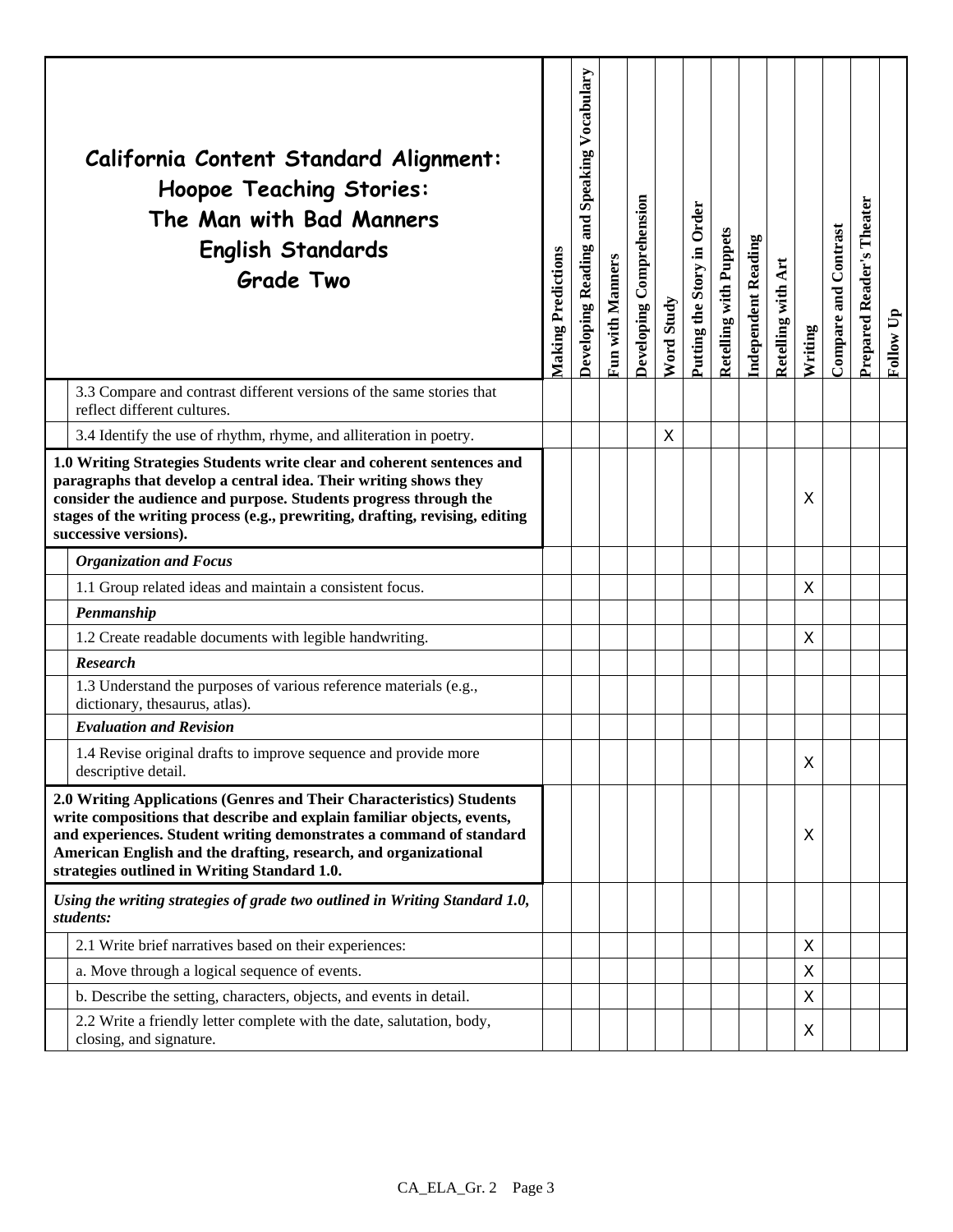|                                                                                                                                                                                                                                                                  | California Content Standard Alignment:<br><b>Hoopoe Teaching Stories:</b><br>The Man with Bad Manners<br><b>English Standards</b><br><b>Grade Two</b>            | <b>Making Predictions</b> | and Speaking Vocabulary<br>Developing Reading | Fun with Manners | Developing Comprehension | Word Study | Putting the Story in Order | Retelling with Puppets | Independent Reading | Retelling with Art | Writing | <b>Compare and Contrast</b> | Theater<br>Prepared Reader's | Follow Up |
|------------------------------------------------------------------------------------------------------------------------------------------------------------------------------------------------------------------------------------------------------------------|------------------------------------------------------------------------------------------------------------------------------------------------------------------|---------------------------|-----------------------------------------------|------------------|--------------------------|------------|----------------------------|------------------------|---------------------|--------------------|---------|-----------------------------|------------------------------|-----------|
| WRITTEN AND ORAL ENGLISH LANGUAGE CONVENTIONS The<br>standards for written and oral English language conventions have been<br>placed between those for writing and for listening and speaking because<br>these conventions are essential to both sets of skills. |                                                                                                                                                                  |                           |                                               |                  |                          |            |                            |                        |                     |                    | X       |                             |                              |           |
|                                                                                                                                                                                                                                                                  | 1.0 Written and Oral English Language Conventions Students write and<br>speak with a command of standard English conventions appropriate to<br>this grade level. |                           |                                               |                  |                          |            |                            |                        |                     |                    | X       |                             |                              |           |
|                                                                                                                                                                                                                                                                  | <b>Sentence Structure</b>                                                                                                                                        |                           |                                               |                  |                          |            |                            |                        |                     |                    |         |                             |                              |           |
|                                                                                                                                                                                                                                                                  | 1.1 Distinguish between complete and incomplete sentences.                                                                                                       |                           |                                               |                  |                          |            |                            |                        |                     |                    | X       |                             |                              |           |
|                                                                                                                                                                                                                                                                  | 1.2 Recognize and use the correct word order in written sentences.                                                                                               |                           |                                               |                  |                          |            |                            |                        |                     |                    | X       |                             |                              |           |
|                                                                                                                                                                                                                                                                  | <b>Grammar</b>                                                                                                                                                   |                           |                                               |                  |                          |            |                            |                        |                     |                    |         |                             |                              |           |
|                                                                                                                                                                                                                                                                  | 1.3 Identify and correctly use various parts of speech, including nouns<br>and verbs, in writing and speaking.                                                   |                           |                                               |                  |                          |            |                            |                        |                     |                    | X       |                             |                              |           |
|                                                                                                                                                                                                                                                                  | <b>Punctuation</b>                                                                                                                                               |                           |                                               |                  |                          |            |                            |                        |                     |                    |         |                             |                              |           |
|                                                                                                                                                                                                                                                                  | 1.4 Use commas in the greeting and closure of a letter and with dates and<br>items in a series.                                                                  |                           |                                               |                  |                          |            |                            |                        |                     |                    | X       |                             |                              |           |
|                                                                                                                                                                                                                                                                  | 1.5 Use quotation marks correctly.                                                                                                                               |                           |                                               |                  |                          |            |                            |                        |                     |                    | Χ       |                             |                              |           |
|                                                                                                                                                                                                                                                                  | Capitalization                                                                                                                                                   |                           |                                               |                  |                          |            |                            |                        |                     |                    |         |                             |                              |           |
|                                                                                                                                                                                                                                                                  | 1.6 Capitalize all proper nouns, words at the beginning of sentences and<br>greetings, months and days of the week, and titles and initials of people.           |                           |                                               |                  |                          |            |                            |                        |                     |                    | X       |                             |                              |           |
|                                                                                                                                                                                                                                                                  | <b>Spelling</b>                                                                                                                                                  |                           |                                               |                  |                          |            |                            |                        |                     |                    |         |                             |                              |           |
|                                                                                                                                                                                                                                                                  | 1.7 Spell frequently used, irregular words correctly (e.g., was, were, says,<br>said, who, what, why).                                                           |                           |                                               |                  |                          |            |                            |                        |                     |                    | X       |                             |                              |           |
|                                                                                                                                                                                                                                                                  | 1.8 Spell basic short-vowel, long-vowel, r-controlled, and consonant-<br>blend patterns correctly.                                                               |                           |                                               |                  |                          |            |                            |                        |                     |                    | X       |                             |                              |           |
| 1.0 Listening and Speaking Strategies Students listen critically and<br>respond appropriately to oral communication. They speak in a manner<br>that guides the listener to understand important ideas by using proper<br>phrasing, pitch, and modulation.        |                                                                                                                                                                  | Χ                         |                                               | X                | X                        |            | $\sf X$                    | X                      |                     | X                  |         |                             | X                            | X         |
|                                                                                                                                                                                                                                                                  | Comprehension                                                                                                                                                    |                           |                                               |                  |                          |            |                            |                        |                     |                    |         |                             |                              |           |
|                                                                                                                                                                                                                                                                  | 1.1 Determine the purpose or purposes of listening (e.g., to obtain<br>information, to solve problems, for enjoyment).                                           | X                         |                                               | Χ                | X                        |            |                            |                        |                     |                    |         |                             | X                            |           |
|                                                                                                                                                                                                                                                                  | 1.2 Ask for clarification and explanation of stories and ideas.                                                                                                  | X                         |                                               | Χ                | Χ                        |            |                            |                        |                     |                    |         |                             | X                            |           |
|                                                                                                                                                                                                                                                                  | 1.3 Paraphrase information that has been shared orally by others.                                                                                                |                           |                                               |                  | Χ                        |            | $\pmb{\times}$             |                        |                     | $\mathsf X$        |         |                             | X                            |           |